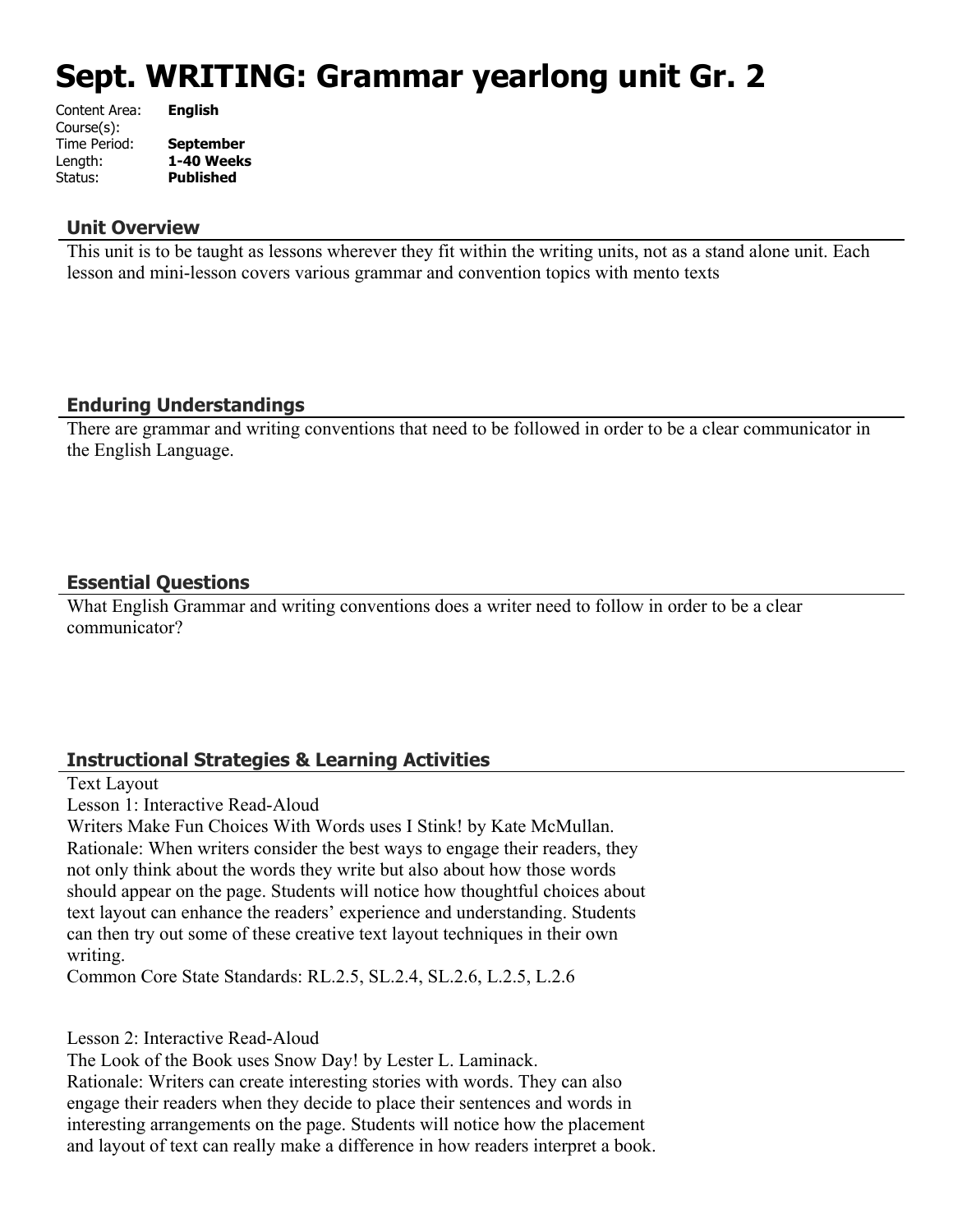Lesson 3: Mini-Lesson Placement Matters uses I Stink! by Kate McMullan and Snow Day! by Lester L. Laminack. Rationale: Writers recognize how the "look" of a book can make all the difference to their readers. Interesting arrangements of pictures and print can, too. Students will apply some of the layout and placement techniques they have observed in mentor texts to their own writing. Common Core State Standards: RL.2.5, SL.2.4, SL.2.6, L.2.5, L.2.6, W.2.3

Mentor Texts Close Your Eyes by Kate Banks First Year Letters by Julie Danneberg I Stink! by Kate McMullan If You Were a Compound Word by Trisha Speed Shaskan If You Were a Plural Word by Trisha Speed Shaskan Night Noises by Mem Fox Nouns and Verbs Have a Field Day by Robin Pulver Punctuation Takes a Vacation by Robin Pulver Snow Day! by Lester L. Laminack To Root, to Toot, to Parachute: What Is a Verb? by Brian P. Cleary Shared Texts "My First Plane Ride" "Opening Day" "The Race" "Reflecting on Nature" "Spring Into Action!"

Capitalization Lesson 1: Interactive Read-Aloud Saluting Salutations and Closings uses First Year Letters by Julie Danneberg. Rationale: Writers can share their thoughts and experiences with others by writing letters. Students will explore how letters begin and end and will learn how to use capital letters in salutations and closings. Then they'll apply

these skills by writing letters of their own.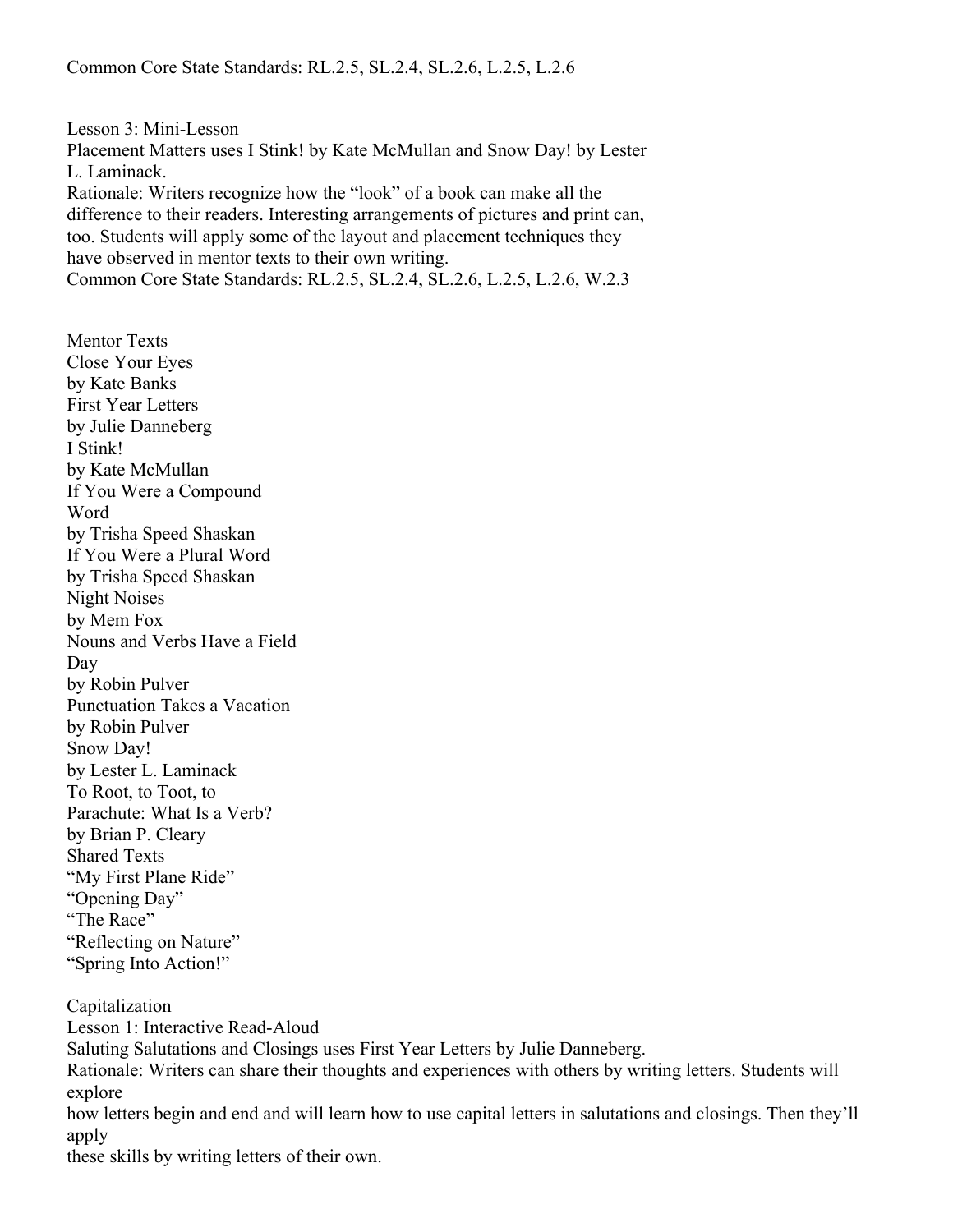Lesson 2: Mini-Lesson

The Conventions of Capitalization uses the shared text "Opening Day."

Rationale: Writers remember many different rules for capitalization. Students will gain confidence and knowledge

by reviewing the main rules for capitalization and will use an editing checklist to assist with identification of proper

use of capital letters.

Common Core State Standards: RL.2.1, RL.2.3, SL.2.1, SL.2.4, SL.2.6, L.2.1, L.2.2

Punctuation

Lesson 1: Interactive Read-Aloud

A World Without Punctuation uses Punctuation Takes a Vacation by Robin Pulver.

Rationale: Writers use punctuation marks to help readers make sense of what they are reading. Students will notice

and understand the chaos and confusion we would face if all of a sudden our punctuation marks took the week off.

Common Core State Standards: RL.2.1, RL.2.3, SL.2.1, SL.2.4, SL.2.6, L.2.2

Lesson 2: Mini-Lesson

Punctuation All Around Us uses punctuation rules and practice sheets.

Rationale: Writers carefully consider the punctuation they use in their writing and how it will affect readers' interpretation of a text. It plays an important role in literacy and language arts. Students will continue to explore the

important role punctuation plays in their daily lives.

Common Core State Standards: RL.2.1, RL.2.3, SL.2.1, SL.2.4, SL.2.6, L.2.2

Lesson 3: Mini-Lesson

Punctuating the Words People Say uses Snow Day! by Lester L. Laminack.

Rationale: Writers use quotation marks to reflect the words that people say. Students will learn how writers use an

introductory comma, capitalization, and end punctuation when punctuating dialogue.

Common Core State Standards: RL.2.1, RL.2.3, SL.2.1, SL.2.4, SL.2.6, L.2.2

Lesson 4: Mini-Lesson

Forming Contractions uses the shared text "My First Plane Ride."

Rationale: Writers form contractions by using an apostrophe to join two words. Students will learn how to form

contractions and use them effectively in their speaking and writing.

Common Core State Standards: RL.2.1, RL.2.3, SL.2.1, SL.2.4, L.2.2

Lesson 5: Mini-Lesson

The Possibilities of Punctuation uses Punctuation Takes a Vacation by Robin Pulver. Rationale: Writers select punctuation marks to help their readers and to convey clear messages and emotions. Students will review the usage rules connected to punctuation.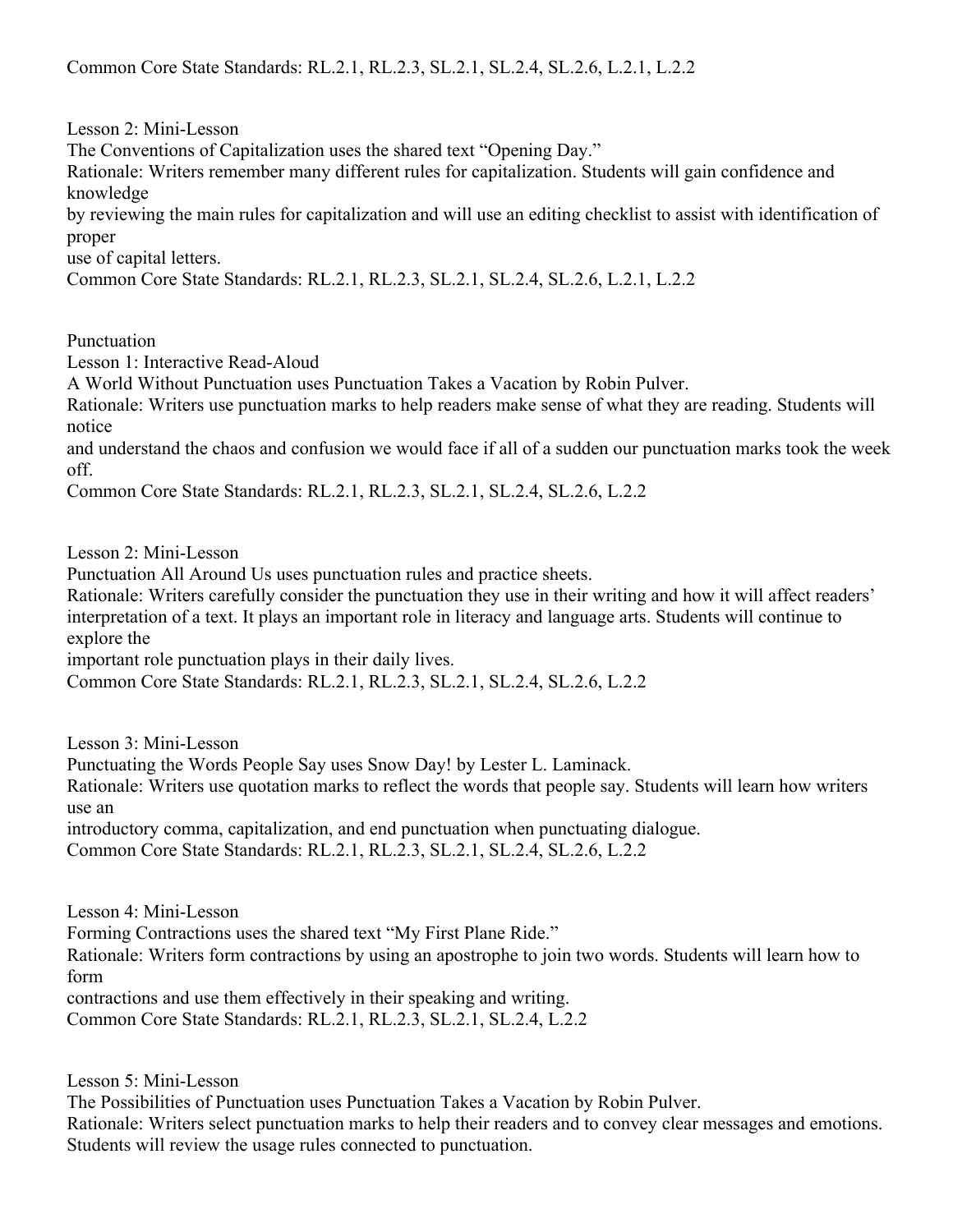Parts of Speech

Lesson 1: Interactive Read-Aloud

Nouns and Verbs Work Together uses Nouns and Verbs Have a Field Day by Robin Pulver.

Rationale: When writers use nouns and verbs effectively, readers quickly understand who is doing what in a sentence. Students will notice how nouns and verbs work together and how they enhance the way we speak and

write.

Common Core State Standards: RL.2.1, RL.2.3, SL.2.1, SL.2.4, SL.2.6, L.2.1

Lesson 2: Interactive Read-Aloud

Adjectives All Around! uses the shared text "Spring Into Action!"

Rationale: Writers use words that describe or modify another person or thing in a sentence. Students will recognize

the important use of adjectives when they write, read, and speak.

Common Core State Standards: RL.2.1, RL.2.3, SL.2.1, SL.2.4, SL.2.6, L.2.1

Lesson 3: Interactive Read-Aloud

Verbs as a State of Being uses To Root, to Toot, to Parachute: What Is a Verb? by Brian P. Cleary. Rationale: Writers use verbs to express action. They also use verbs to express states of being. Students will be introduced to the idea that verbs can take a form of "be" (is, am, was, were, are, be, being, and been) or of "have"

(has, had, and have).

Common Core State Standards: RL.2.1, RL.2.3, SL.2.1, SL.2.4, SL.2.6, L.2.1

Lesson 4: Interactive Read-Aloud

Let's Learn About Adverbs uses the shared text "The Race."

Rationale: Writers know that adverbs are used to modify or change verbs. They tell us when, where, in what manner, or to what extent an action is performed. Students will learn about the role of adverbs and how to use them effectively in their speaking and writing.

Common Core State Standards: RL.2.1, RL.2.3, SL.2.1, SL.2.4, SL.2.6, L.2.1

Lesson 5: Interactive Read-Aloud

When It's More Than One, It's Fun! uses If You Were a Plural Word by Trisha Speed Shaskan. Rationale: Writers consider their word choices and think about the rules for singular and plural words when writing.

Students will be introduced to the rules connected to writing plural words and practice applying them. Common Core State Standards: RL.2.1, RL.2.3, SL.2.1, SL.2.4, SL.2.6, L.2.1

Lesson 6: Mini-Lesson

Practicing Plurals uses rules and examples for forming plural nouns.

Rationale: Writers have to remember many rules for forming plural words in English. Students will review these

rules, see examples of each, and practice making plurals out of the nouns in their environment. Students will also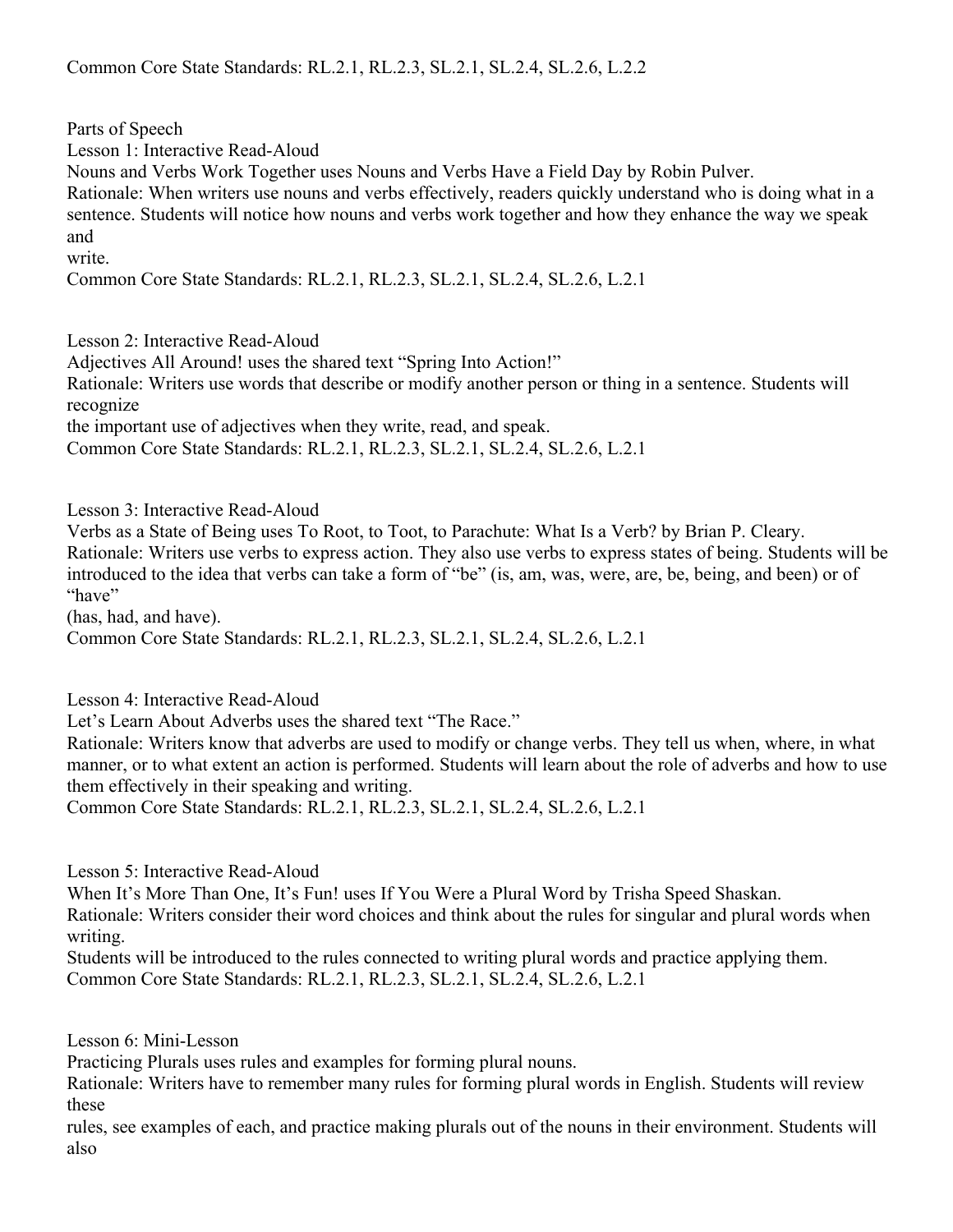practice using plural words in their writing. Common Core State Standards: RL.2.1, RL.2.3, SL.2.1, SL.2.4, SL.2.6, L.2.1

Lesson 7: Interactive Read-Aloud

What Happens When You Put Two Words Together? uses If You Were a Compound Word by Trisha Speed Shaskan.

Rationale: Writers use compound words by putting two words together to make a new word with a new meaning.

Students will learn how compound words are formed and how to identify the words that are put together to form

them. They will also learn to comprehend the meanings of newly formed compound words and then practice creating compound words.

Common Core State Standards: RL.2.1, RL.2.3, SL.2.1, SL.2.4, SL.2.6, L.2.4

Lesson 8: Mini-Lesson

Compound Word Fun! uses examples of compound words.

Rationale: Writers choose words in their pieces that are interesting and appealing. Students will continue to review

and practice using compound words.

Common Core State Standards: RL.2.1, RL.2.3, SL.2.1, SL.2.4, SL.2.6, L.2.4

Lesson 9: Mini-Lesson

Let's Learn About Pronouns uses definitions and examples of pronouns.

Rationale: Writers use pronouns to replace nouns that are repetitive and to make their writing more appealing and

interesting. Students will learn about the important roles that all pronouns play while focusing on reflexive pronouns

in their reading and writing.

Common Core State Standards: SL.2.1, SL.2.6, L.2.1

# S

Sentence Structure

Lesson 1: Interactive Read-Aloud

Exploring Description and Dialogue uses Close Your Eyes by Kate Banks.

Rationale: Writers use dialogue and description effectively in order to engage their readers. They use dialogue to let

the characters in a story speak for themselves and description to invite readers to visualize and appreciate the tone

of the book. Students will explore the role that dialogue and description can play when telling a story. Common Core State Standards: RL.2.1, RL.2.3, SL.2.1, SL.2.4, SL.2.6, L.2.1, L.2.6, W.2.3

Lesson 2: Mini-Lesson

Experimenting With Dialogue uses Close Your Eyes by Kate Banks.

Rationale: Writers discover new ways to structure and punctuate dialogue. Students will select a piece of their writing and determine whether there are opportunities to include dialogue.

Common Core State Standards: RL.2.1, RL.2.3, SL.2.1, SL.2.4, SL.2.6, L.2.6, W.2.3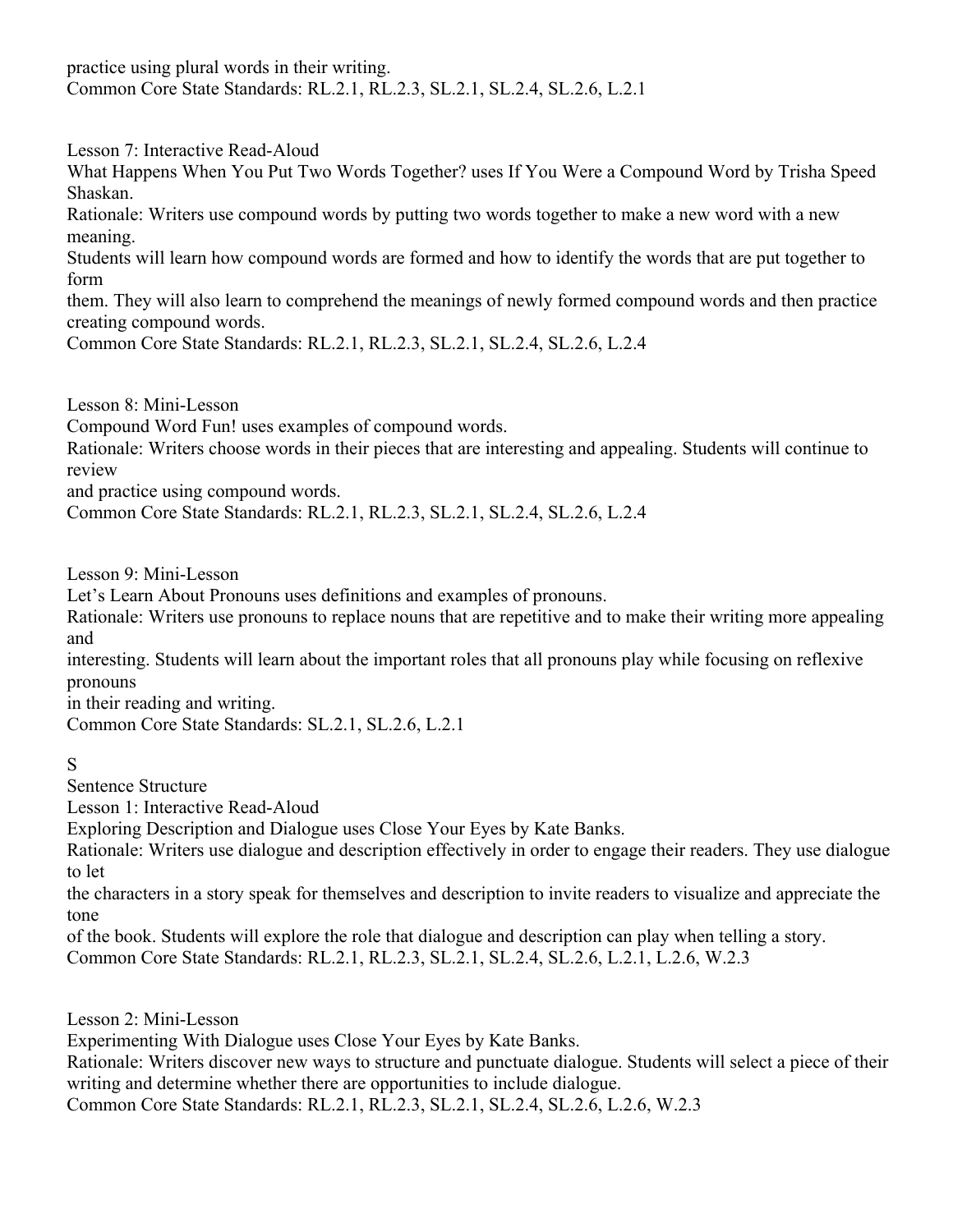Lesson 3: Interactive Read-Aloud

Creating Sentences That Come Alive! uses Night Noises by Mem Fox.

Rationale: Writers build detailed sensory images using precise nouns and vivid verbs. Students will begin to notice

how writers can combine nouns and verbs to create sentences that engage readers' senses and paint pictures in their minds.

Common Core State Standards: RL.2.1, RL.2.3, SL.2.1, SL.2.4, SL.2.6, L.2.1, L.2.6, W.2.3

Lesson 4: Mini-Lesson

Using Nouns and Verbs Effectively in Sentences uses To Root, to Toot, to Parachute: What Is a Verb? by Brian

P. Cleary and Night Noises by Mem Fox.

Rationale: Good writers know how to choose powerful nouns and verbs and use them effectively in their sentences. They understand how nouns and verbs work together. This lesson will reinforce what students have learned about nouns and verbs and will offer them practice writing sentences using nouns and verbs effectively.

Common Core State Standards: RL.2.1, RL.2.3, SL.2.1, SL.2.4, SL.2.6, L.2.1, L.2.6, W.2.3

Culminating Mini-Lesson

Culminating Mini-Lesson uses student self-reflection sheets and the shared text "Reflecting on Nature." Rationale: Writers reflect on the grammatical structures and conventional rules they need to remember when writing for a variety of purposes. Students will complete reflection sheets related to capitalization, punctuation, and parts of speech.

Common Core State Standards: RL.2.1, RL.2.3, SL.2.1, SL.2.4, SL.2.6, L.2.1, L.2.2, L.2.6, W.2.3

# **Integration of Career Readiness, Life Literacies and Key Skills**

| TECH.9.4.2.IML.1 | Identify a simple search term to find information in a search engine or digital resource.                   |
|------------------|-------------------------------------------------------------------------------------------------------------|
| TECH.9.4.2.TL.2  | Create a document using a word processing application.                                                      |
| TECH.9.4.2.Cl.1  | Demonstrate openness to new ideas and perspectives (e.g., 1.1.2.CR1a, 2.1.2.EH.1,<br>6.1.2. Civics CM. 2).  |
| TECH.9.4.2.CI.2  | Demonstrate originality and inventiveness in work (e.g., 1.3A.2CR1a).                                       |
| TECH.9.4.2.CT.3  | Use a variety of types of thinking to solve problems (e.g., inductive, deductive).                          |
| TECH.9.4.2.TL.1  | Identify the basic features of a digital tool and explain the purpose of the tool (e.g.,<br>$8.2.2.ED.1$ ). |
| TECH.9.4.2.TL.6  | Illustrate and communicate ideas and stories using multiple digital tools (e.g., SL.2.5.).                  |
|                  | Digital tools and media resources provide access to vast stores of information that can be<br>searched.     |

#### **Technology and Design Integration**

Students will interact with Smartboard, Ipads, Chromebooks and document camera.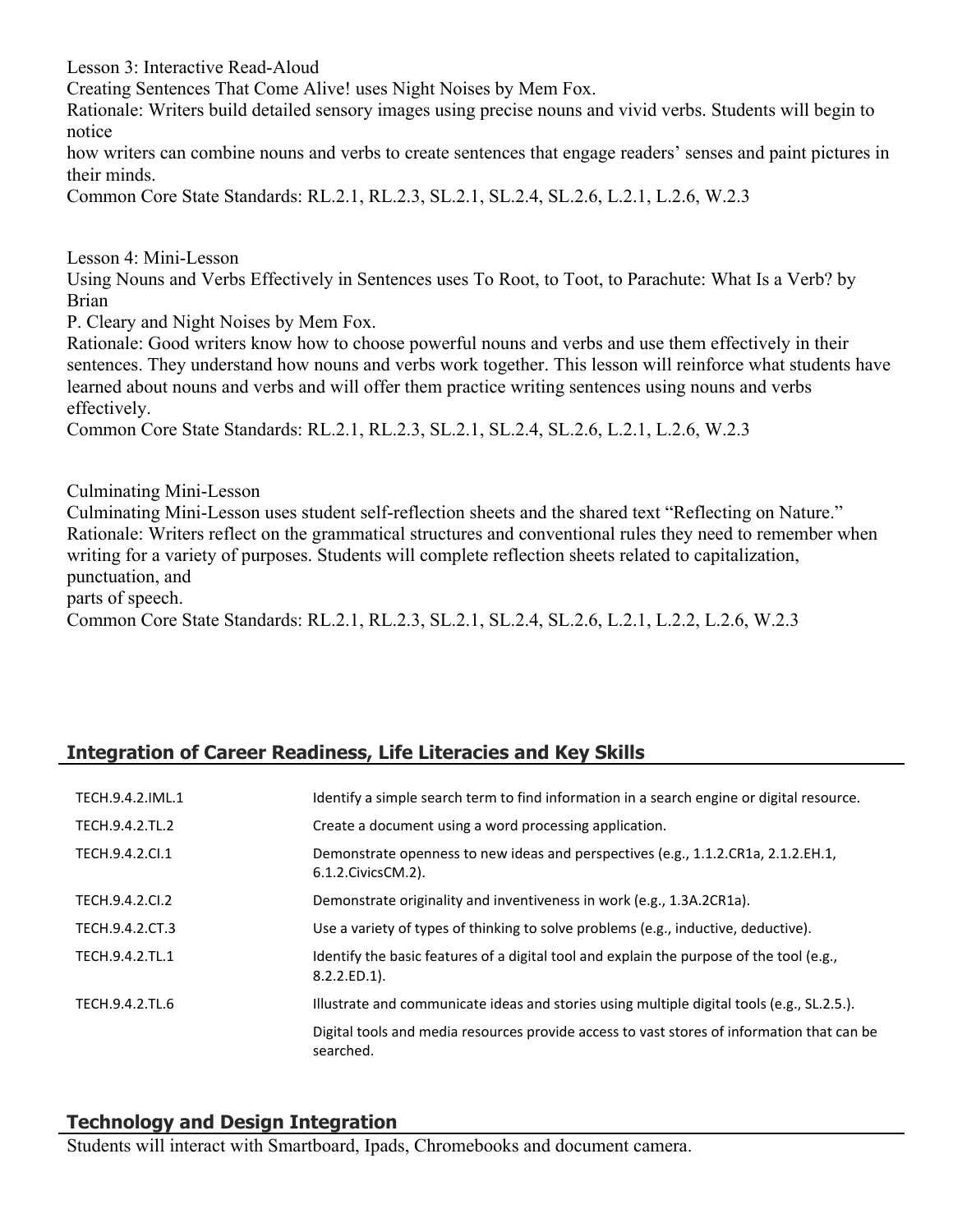Computer networks can be used to connect individuals to other individuals, places, information, and ideas. The Internet enables individuals to connect with others worldwide. CS.K-2.8.1.2.CS.1 Select and operate computing devices that perform a variety of tasks accurately and quickly based on user needs and preferences. Individuals use computing devices to perform a variety of tasks accurately and quickly. Computing devices interpret and follow the instructions they are given literally.

# **Interdisciplinary Connections**

English language grammar and writing conventions are necessary in all disciplines.

#### **Differentiation**

Based on invidual need, teachers will offer additional support though conferencing, modified mentor text, peer support and individualized mini-lessons.

Advanced learners will be offered more rigorous mentor texts to emulate, teacher conferences and reference materials to support in-depth writing endeavors, based on choice.

- Understand that gifted students, just like all students, come to school to learn and be challenged.
- Pre-assess your students. Find out their areas of strength as well as those areas you may need to address before students move on.
- Consider grouping gifted students together for at least part of the school day.
- Plan for differentiation. Consider pre-assessments, extension activities, and compacting the curriculum.
- Use phrases like "You've shown you don't need more practice" or "You need more practice" instead of words like "qualify" or "eligible" when referring to extension work.
- Encourage high-ability students to take on challenges. Because they're often used to getting good grades, gifted students may be risk averse.
- **Definitions of Differentiation Components**:
	- o Content the specific information that is to be taught in the lesson/unit/course of instruction.
	- o Process how the student will acquire the content information.
	- o Product how the student will demonstrate understanding of the content.
	- o Learning Environment the environment where learning is taking place including physical location and/or student grouping

#### **Differentiation occurring in this unit:**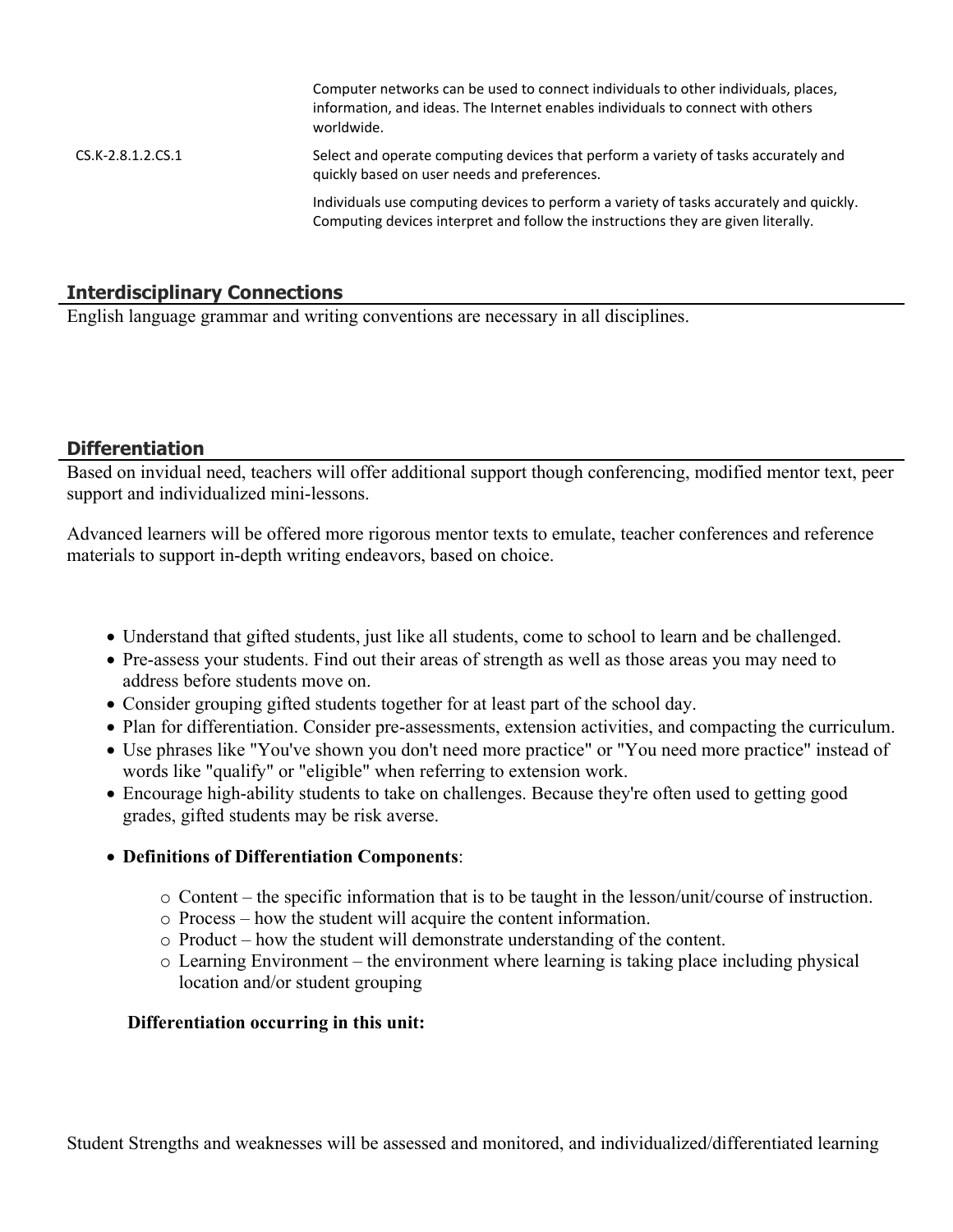will be assigned as appropriate.

# **Modifications & Accommodations**

IEP accommodations, and modifications will be in place, and teacher assigned modifications and accommodations will be assigned, assessed, and monitored.

Follow IEP accommodations and differentiate materials, project requirements as needed.

Refer to QSAC EXCEL SMALL SPED ACCOMMOCATIONS spreadsheet in this discipline.

#### **Modifications and Accommodations used in this unit:**

IEP accommodations, and modifications will be in place, and teacher assigned modifications and accommodations will be assigned, assessed, and monitored as deemed necessary.

#### **Benchmark Assessments**

**Benchmark Assessments** are given periodically (e.g., at the end of every quarter or as frequently as once per month) throughout a school year to establish baseline achievement data and measure progress toward a standard or set of academic standards and goals.

#### **Schoolwide Benchmark assessments:**

Aimsweb benchmarks 3X a year

Linkit Benchmarks 3X a year

DRA

#### **Additional Benchmarks used in this unit:**

DRA and Aimsweb

#### **Formative Assessments**

Assessment allows both instructor and student to monitor progress towards achieving learning objectives, and can be approached in a variety of ways. **Formative assessment** refers to tools that identify misconceptions, struggles, and learning gaps along the way and assess how to close those gaps. It includes effective tools for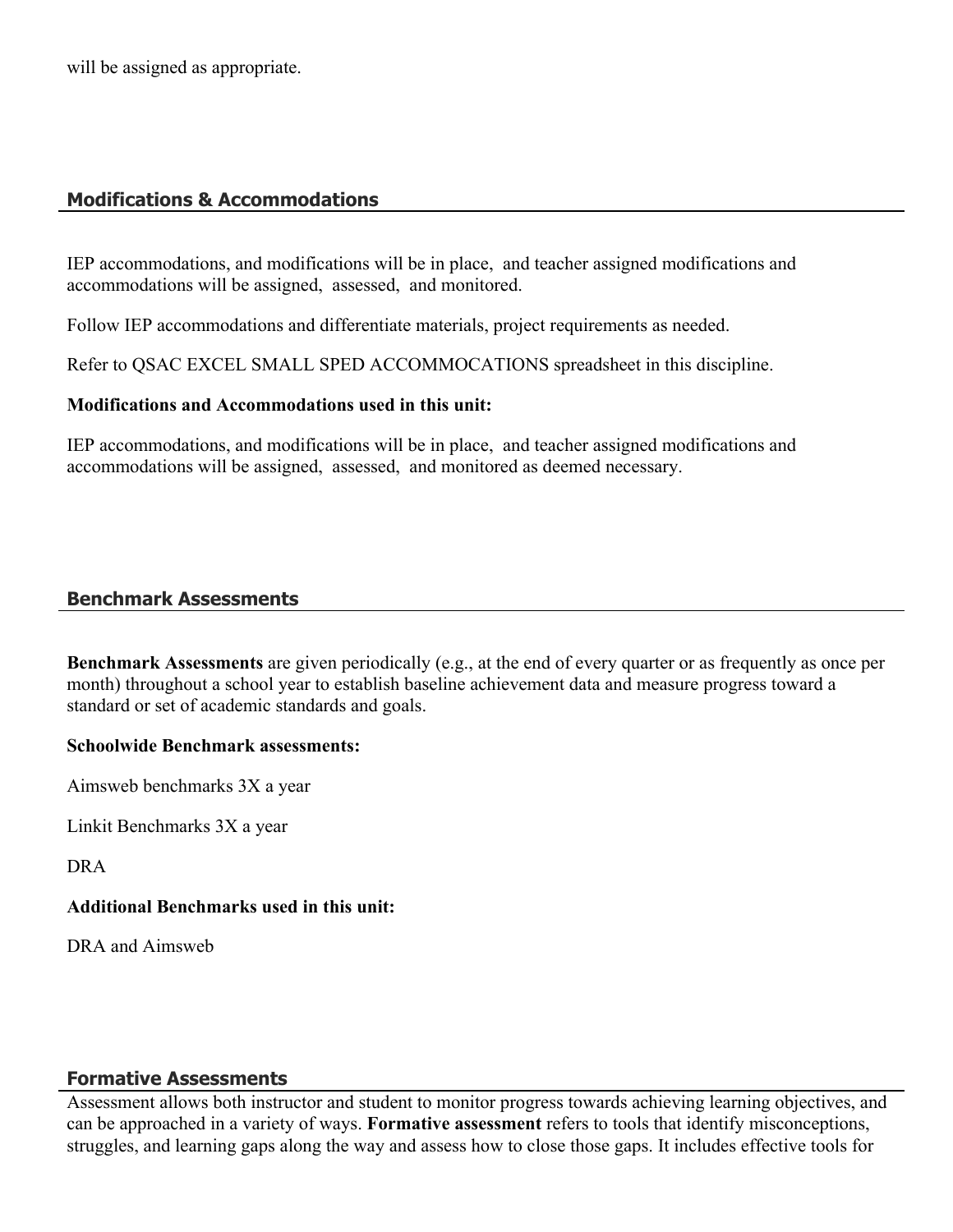helping to shape learning, and can even bolster students' abilities to take ownership of their learning when they understand that the goal is to improve learning, not apply final marks (Trumbull and Lash, 2013). It can include students assessing themselves, peers, or even the instructor, through writing, quizzes, conversation, and more. In short, formative assessment occurs throughout a class or course, and seeks to improve student achievement of learning objectives through approaches that can support specific student needs (Theal and Franklin, 2010, p. 151).

#### **Formative Assessments used in this unit:**

**Discussions** 

Writing practice and worksheets

Teacher conferences

Teacher Observations

#### **Summative Assessments**

**summative assessments** evaluate student learning, knowledge, proficiency, or success at the conclusion of an instructional period, like a unit, course, or program. Summative assessments are almost always formally graded and often heavily weighted (though they do not need to be). Summative assessment can be used to great effect in conjunction and alignment with formative assessment, and instructors can consider a variety of ways to combine these approaches.

#### **Summative assessments for this unit:**

Assessments on grammar and writing conventions as developed in the units.

Teacher made assessments for grammar and writing conventions.

# **Instructional Materials**

Schoolwide, Inc. "Grammar grade 2" teacher instructional unit

Mentor texts as noted in lessons above.

Additional instructional worksheets and lessons as deemed needed by individuals and classes.

Smartboard tutorials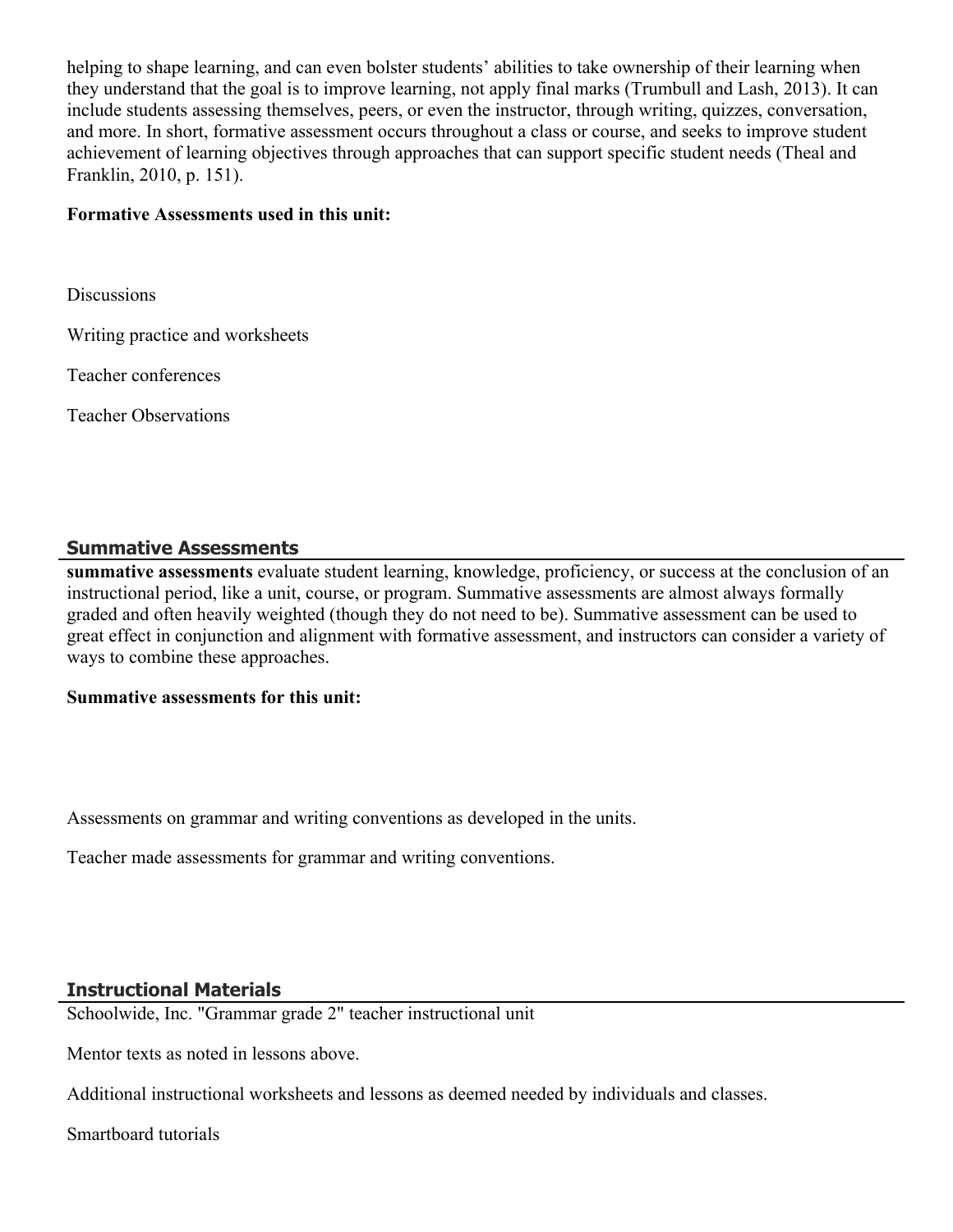# **Standards**

| CCSS.ELA-Literacy.RL.2.1   | Ask and answer such questions as who, what, where, when, why, and how to demonstrate<br>understanding of key details in a text.                                                                                                          |
|----------------------------|------------------------------------------------------------------------------------------------------------------------------------------------------------------------------------------------------------------------------------------|
| CCSS.ELA-Literacy.RL.2.3   | Describe how characters in a story respond to major events and challenges.                                                                                                                                                               |
| CCSS.ELA-Literacy.RL.2.5   | Describe the overall structure of a story, including describing how the beginning<br>introduces the story and the ending concludes the action.                                                                                           |
| CCSS.ELA-Literacy.W.2.3    | Write narratives in which they recount a well-elaborated event or short sequence of<br>events, include details to describe actions, thoughts, and feelings, use temporal words to<br>signal event order, and provide a sense of closure. |
| CCSS.ELA-Literacy.SL.2.1   | Participate in collaborative conversations with diverse partners about grade 2 topics and<br>texts with peers and adults in small and larger groups.                                                                                     |
| CCSS.ELA-Literacy.SL.2.1.a | Follow agreed-upon rules for discussions (e.g., gaining the floor in respectful ways,<br>listening to others with care, speaking one at a time about the topics and texts under<br>discussion).                                          |
| CCSS.ELA-Literacy.SL.2.1.b | Build on others' talk in conversations by linking their comments to the remarks of others.                                                                                                                                               |
| CCSS.ELA-Literacy.SL.2.1.c | Ask for clarification and further explanation as needed about the topics and texts under<br>discussion.                                                                                                                                  |
| CCSS.ELA-Literacy.SL.2.4   | Tell a story or recount an experience with appropriate facts and relevant, descriptive<br>details, speaking audibly in coherent sentences.                                                                                               |
| CCSS.ELA-Literacy.L.2.1.b  | Form and use frequently occurring irregular plural nouns (e.g., feet, children, teeth, mice,<br>fish).                                                                                                                                   |
| CCSS.ELA-Literacy.SL.2.6   | Produce complete sentences when appropriate to task and situation in order to provide<br>requested detail or clarification.                                                                                                              |
| CCSS.ELA-Literacy.L.2.1    | Demonstrate command of the conventions of standard English grammar and usage when<br>writing or speaking.                                                                                                                                |
| CCSS.ELA-Literacy.L.2.1.a  | Use collective nouns (e.g., group).                                                                                                                                                                                                      |
| CCSS.ELA-Literacy.L.2.1.c  | Use reflexive pronouns (e.g., myself, ourselves).                                                                                                                                                                                        |
| CCSS.ELA-Literacy.L.2.1.d  | Form and use the past tense of frequently occurring irregular verbs (e.g., sat, hid, told).                                                                                                                                              |
| CCSS.ELA-Literacy.L.2.1.e  | Use adjectives and adverbs, and choose between them depending on what is to be<br>modified.                                                                                                                                              |
| CCSS.ELA-Literacy.L.2.1.f  | Produce, expand, and rearrange complete simple and compound sentences (e.g., The boy<br>watched the movie; The little boy watched the movie; The action movie was watched by<br>the little boy).                                         |
| CCSS.ELA-Literacy.L.2.2    | Demonstrate command of the conventions of standard English capitalization, punctuation,<br>and spelling when writing.                                                                                                                    |
| CCSS.ELA-Literacy.L.2.2.a  | Capitalize holidays, product names, and geographic names.                                                                                                                                                                                |
| CCSS.ELA-Literacy.L.2.2.b  | Use commas in greetings and closings of letters.                                                                                                                                                                                         |
| CCSS.ELA-Literacy.L.2.2.c  | Use an apostrophe to form contractions and frequently occurring possessives.                                                                                                                                                             |
| CCSS.ELA-Literacy.L.2.2.d  | Generalize learned spelling patterns when writing words (e.g., cage -> badge; boy -> boil).                                                                                                                                              |
| CCSS.ELA-Literacy.L.2.2.e  | Consult reference materials, including beginning dictionaries, as needed to check and<br>correct spellings.                                                                                                                              |